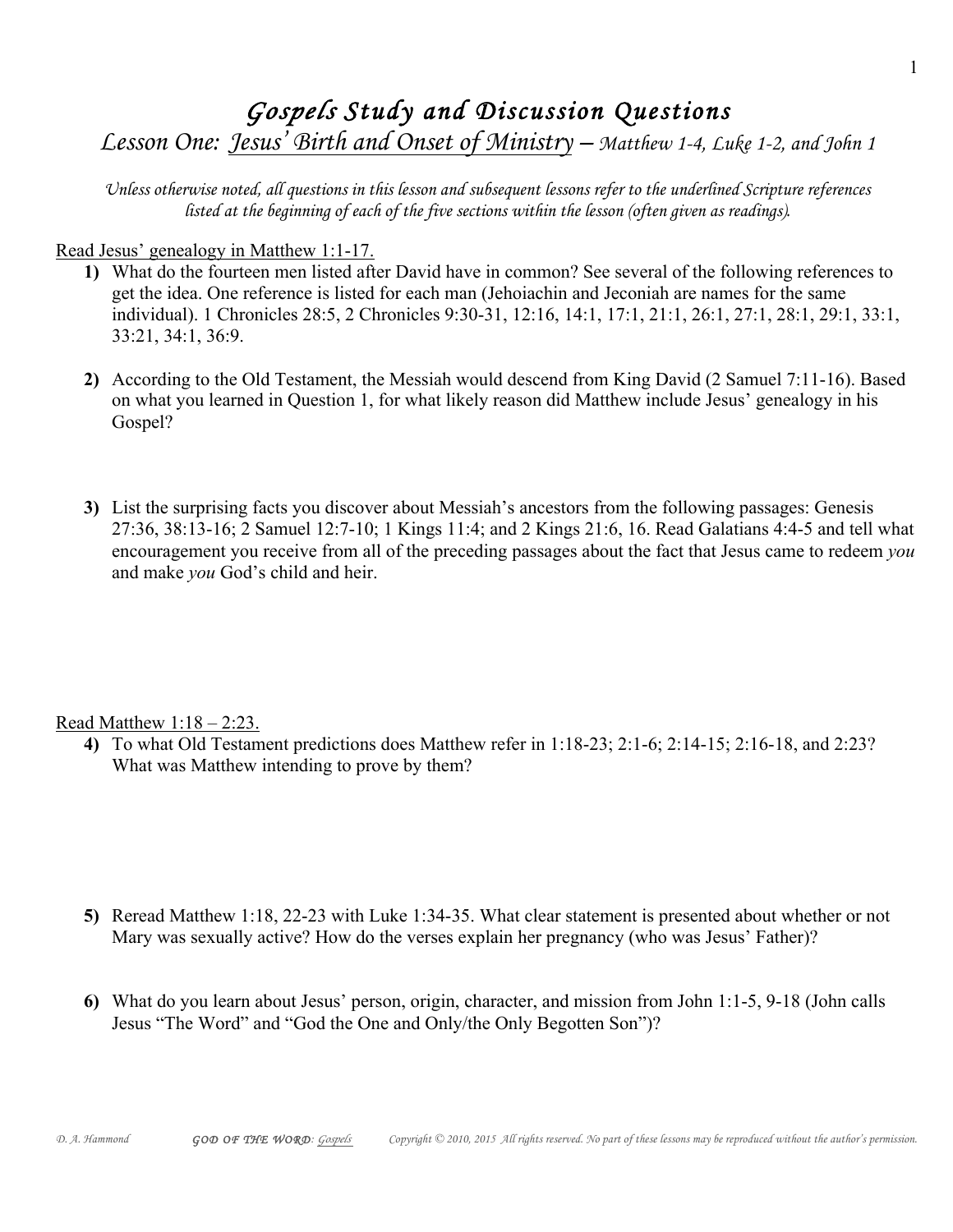**7)** As indicated by all the passages cited in Questions 4-6, the Gospel writers believed Jesus was no ordinary human being. Would you say that your view of Jesus is as lofty as that of the Gospel writers? If not, why not? If so, which current, personal decisions are being impacted by your high view of Him?

Read Luke 1:26-38, 46-55, and 2:1-51 (You may also refer to Matthew 1:18 – 2:23 and John 1 for your answers).

- **8)** Use all of the above passages to very briefly (in a few words) describe:
	- **a)** Mary
	- **b)** Joseph
	- **c)** Simeon
	- **d)** Anna
	- **e)** King Herod
	- **f)** The Shepherds
	- **g)** The Wise Men
- **9)** Who made sacrifices (knowingly or without knowing) for (or as a result of) Jesus coming into the world as a baby? What were their sacrifices?
- **10)** Based on what you have read in this lesson and any other Bible study you have had, what makes Jesus' birth sacred, awesome, and celebratory? How will you celebrate today (be as specific as possible)?

Read Matthew 3.

- **11)** Skim Mark 1:2-11; Luke 1:5-25, 57-80; 3:1-22; and John 1:6-8, 15, 19-34 for additional information about John the Baptist.
	- **a)** Who was John the Baptist and what was his message?
	- **b)** John's baptism was a baptism of repentance. Define repentance.